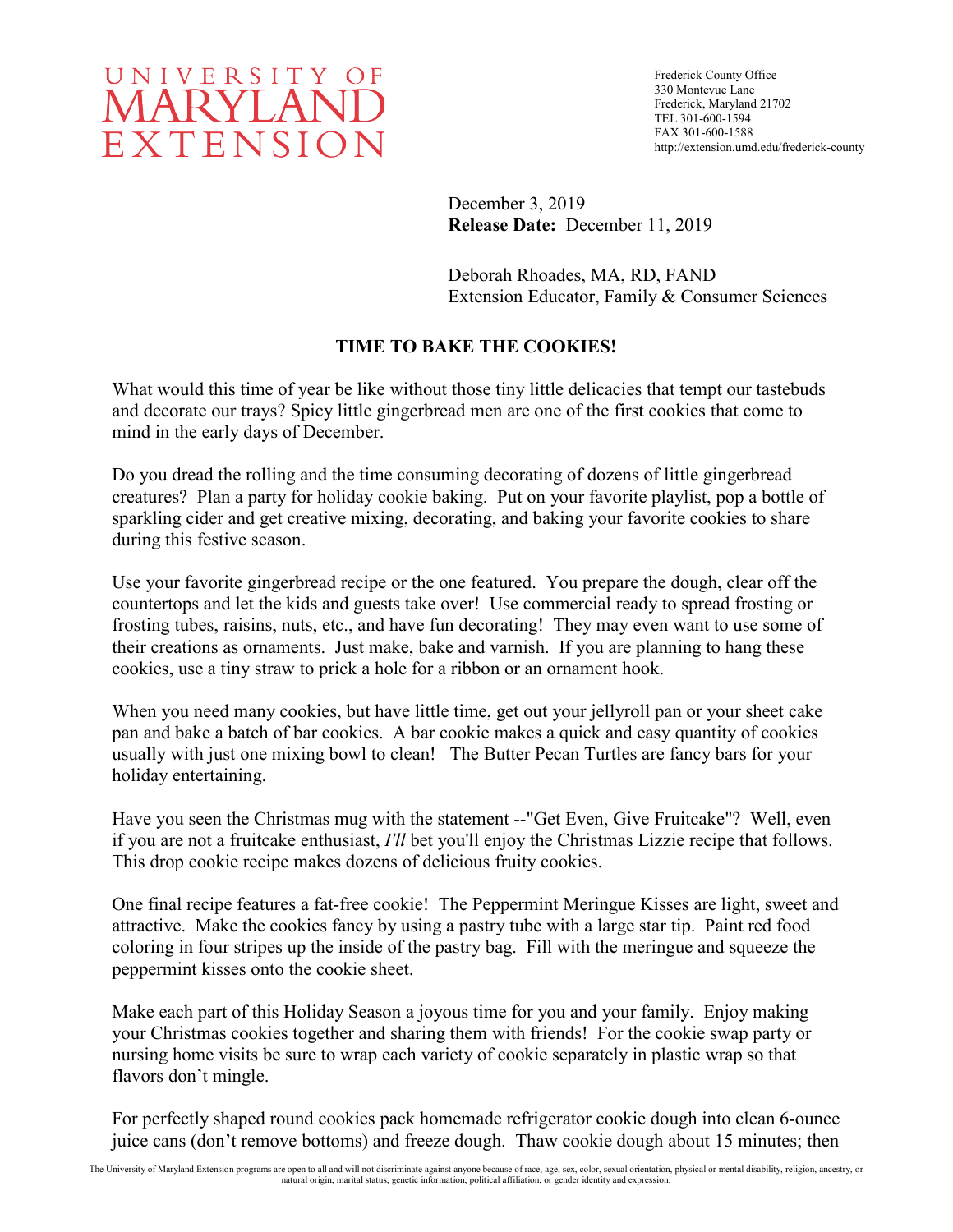open bottom of can and push up, using the top edge as a cutting guide. Spread some of that holiday cheer this season by trying some of the following cookie recipes.

### **GINGERBREAD MEN**

1 cup shortening 1 cup firmly packed brown sugar 1 cup molasses 1 teaspoon vinegar 1 cup buttermilk 7 cups all-purpose flour 2 teaspoons baking soda 1 teaspoon salt 1 tablespoon plus 1 teaspoon ground ginger 1 tablespoon plus 1 teaspoon ground cinnamon Orange candy-coated chocolate pieces or candy corn

Cream shortening; gradually add sugar, beating at medium speed of an electric mixer until light and fluffy. Add molasses, beating well.

Combine vinegar and buttermilk.

Combine flour, soda, salt and spices. Add 2 cups flour mixture to creamed mixture; beat well. Add remaining flour mixture alternately with buttermilk mixture, beginning and ending with dry ingredients. Cover and chill dough at least 1 hour.

Roll dough to 1/4-inch thickness on a lightly floured surface. Cut with a 5-inch gingerbread man cutter. Place on ungreased cookie sheets; bake at 375° for 10 minutes. Remove from oven, and quickly press candies into dough as desired. Return to oven 1 minute. Cool on wire racks. Store in an airtight container. Yield: 40 cookies.

#### **BUTTER PECAN TURTLES**

1/2 cup butter or margarine, softened 1 cup firmly packed brown sugar 2 cups all-purpose flour 1 cup chopped pecans 1/2 cup butter or margarine, melted 1/2 cup firmly packed brown sugar 1 cup milk chocolate morsels

Cream 1/2 cup butter; add 1 cup brown sugar, beating at medium speed of an electric mixer. Gradually add flour, mixing well. Press mixture into an ungreased 13x9x2-inch pan. Sprinkle with pecans; set aside.

Combine 1/2 cup butter and 1/2 cup brown sugar in a small saucepan. Bring to a boil over medium heat, stirring constantly. Boil 30 seconds, stirring constantly. Remove from heat, and pour hot mixture over crust. Bake at 350° for 18 minutes or until bubbly. Remove from oven; immediately sprinkle with chocolate morsels. Let stand 2 to 3 minutes; cut through chocolate with knife to create a marbled effect. Cool. Cut into squares. Yield: 4 dozen.